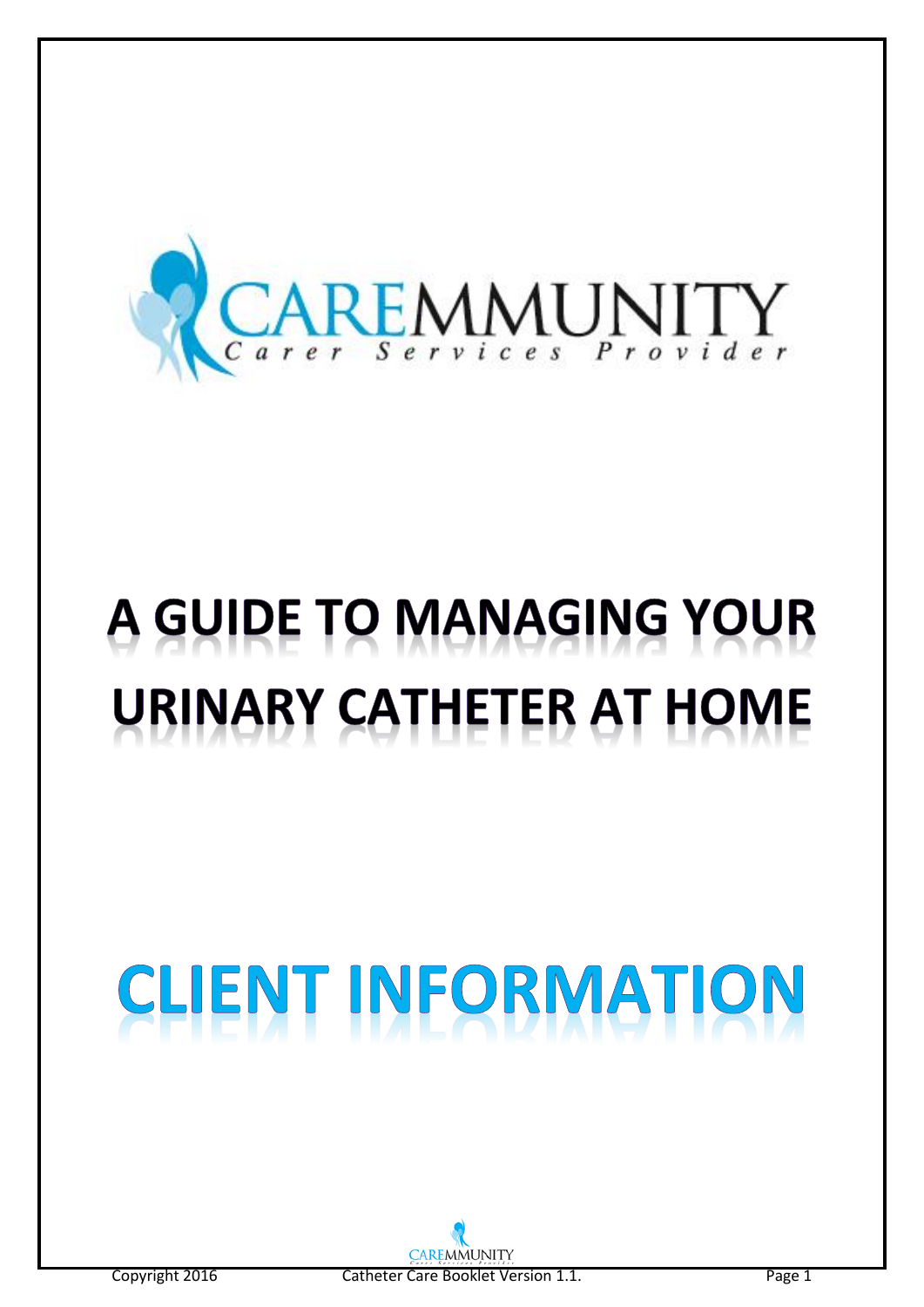#### **Introduction**

Welcome to the Caremmunity booklet "A Guide to Managing Your Urinary Catheter at Home".

At Caremmunity we are here to help you manage your urinary catheter and answer your questions. The nurse who comes to visit you to change the urinary catheter will talk with you about any of the problems or issues that may happen.

With the changes that a urinary catheter brings this booklet is intended to help you adjust in the days ahead. It can be difficult to manage at times however we are here to assist and are only a telephone call away on 8347-1343.

#### **What is a urinary catheter?**

A urinary catheter is a narrow flexible tube inserted into the bladder to drain urine from the body. It is usually left in place with a drainage bag which is used to collect the urine.

The length of time that the urinary catheter is left in place will be decided by your doctor. This may only be for a short time but will depend on the reason the urinary catheter was inserted.

Once the urinary catheter has been inserted into the bladder a small balloon is inflated on the end of it. This prevents the urinary catheter from sliding out of the body. When it is necessary to remove the urinary catheter, the balloon is deflated.

In the beginning the urinary catheter is inserted through the urethra (the tube from the bladder to the outside of your body).

Sometimes the doctor will decide that the urinary catheter needs to be inserted through a small hole above the pubic line - this is called a supra-pubic catheter. You can talk to your doctor to see if this is the best option for you.

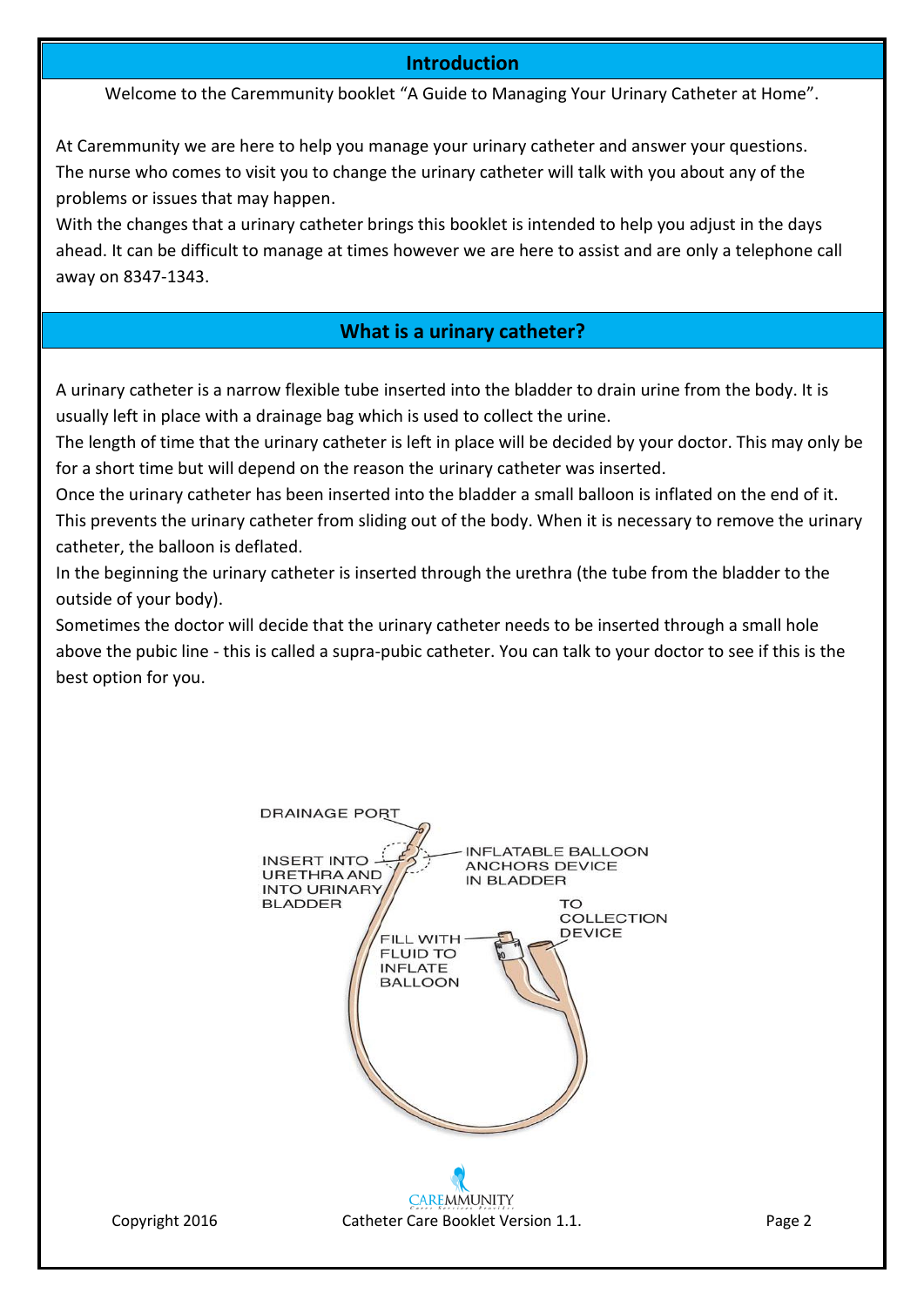

Male and Female catheters in place

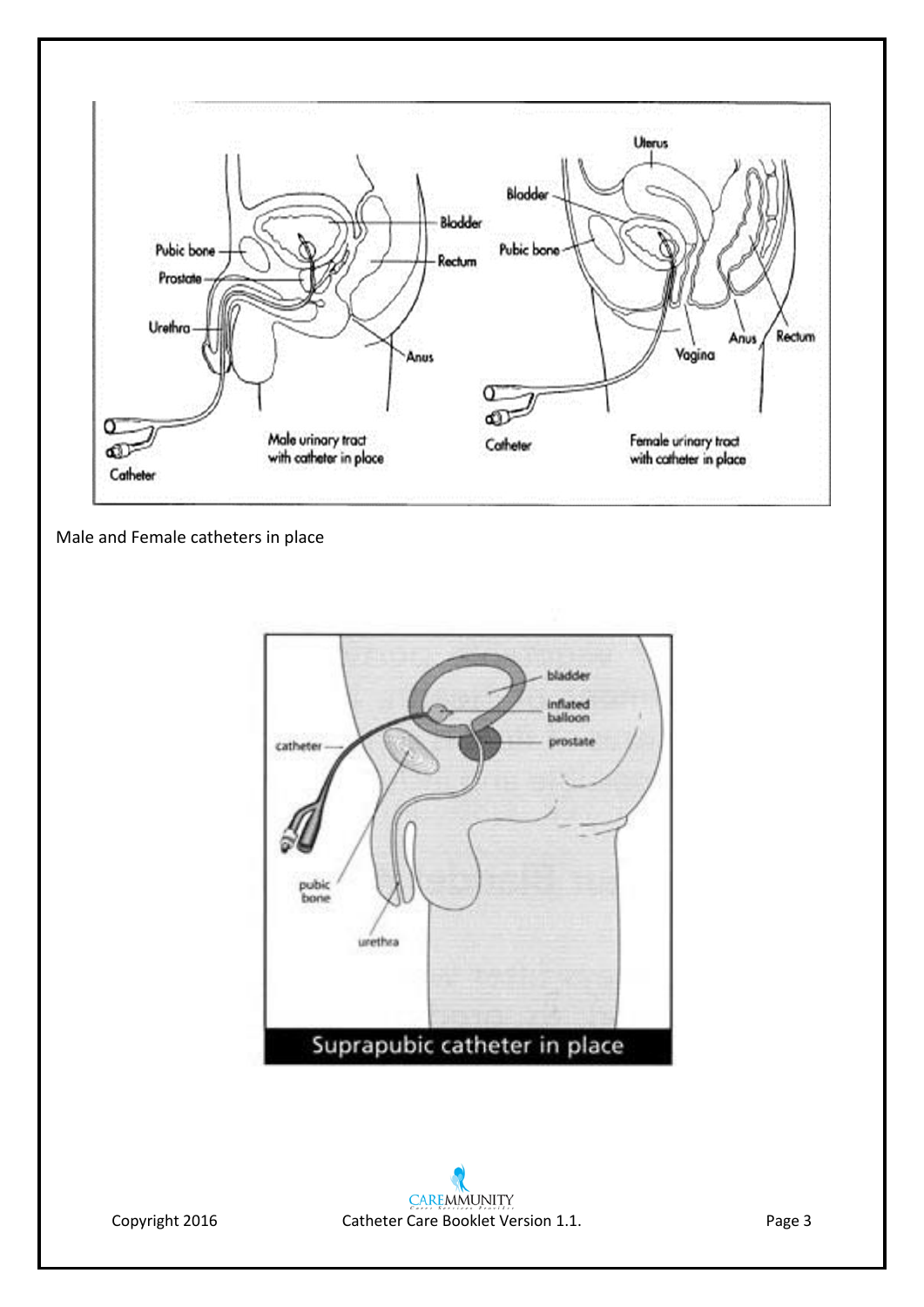# **Why do I have a urinary catheter?**

The urinary catheter has been inserted into your bladder for one of a number of reasons including:

- $\triangleright$  To relieve an obstruction
- $\triangleright$  Because your bladder muscle has stopped working
- $\triangleright$  To empty the bladder prior to surgery
- $\triangleright$  To put medication into the bladder
- $\triangleright$  To irrigate the bladder
- $\triangleright$  Before doing an ultrasound
- $\triangleright$  To help a wound on your sacrum or between your legs to heal
- $\triangleright$  To collect a sterile specimen of urine
- $\triangleright$  To investigate a problem
- $\triangleright$  Following the birth of a baby
- $\triangleright$  Following surgery

It is important to discuss with your doctor why you have had the urinary catheter inserted and when it can be removed.

# **What is the right kind of urinary catheter for me?**

There are several different kinds of urinary catheter:

#### **Length:**

- Female this kind is shorter. Suited for either females or supra-pubic sites.
- Standard or Male this kind is longer. Suited for males, females or supra-pubic sites.

**Materia**l considered suitable for community use:

- Hydrogel bonded to Latex e.g. Bard Biocath
- 100% Silicone with integrated balloon e.g. Releen InLine
- Silastic e.g. Dover or Bard
- Supra-pubic catheter e.g. Supra-Cath

#### **Size:**

Size is determined by several factors. A urinary catheter in the urethra should be the smallest possible to drain well. For females size 10-14 is best and for males 12-16 is best.

A urinary catheter in a supra-pubic site can be larger as the muscles of the abdomen are stronger. Often sizes 16-26 are used.

You can have a discussion with your nurse or doctor as to which is best for you.

# **Caring for your urinary catheter**

It is important to look after your urinary catheter.

- Always wash your hands before and after you need to touch your catheter.
- Use soap and water. Dry your hands with a clean towel.

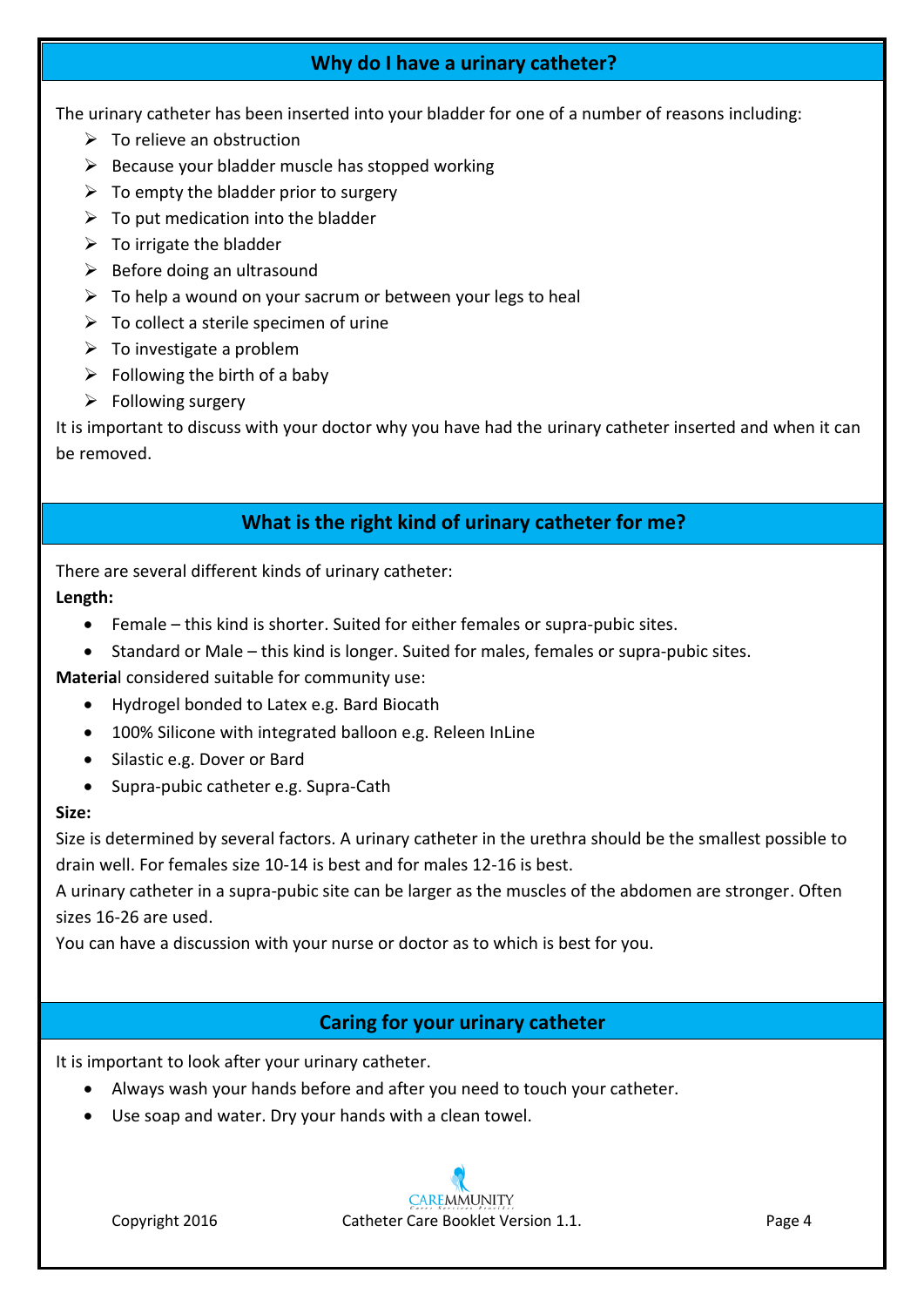- It is important to secure the urinary catheter to your thigh to prevent it tugging and pulling inside your bladder.
- For daily hygiene you can wash the urinary catheter in the shower. Remember not to disconnect the urinary catheter from the leg bag or valve. When you are showering remember to wash the genital area and urinary catheter thoroughly.
- When you have finished your shower you can change the leg bag straps for dry ones. Straps can be hung to dry on the washing line or inside where convenient.
- It is important to empty the leg bag every 2-3 hours or when it feels heavy on the leg. Do not let your leg bag become too full as this will cause tugging inside the bladder. If the leg bag becomes too full and the urinary catheter cannot empty into the bag this may cause infection, urinary backflow/leakage or pain.
- Make sure that your urinary catheter tubing is not bent or kinked as this will block the flow of urine from the bladder.
- Make sure that the urinary catheter and leg bag are lower than the bladder otherwise urine will not drain properly.



# **Caring for your leg bag**

Your leg bag is the device which collects the urine as it drains from your bladder.

It is important to secure your leg bag to your leg to ensure it does not pull and tug on the catheter in your bladder.

It is important to connect your leg bag correctly to the catheter to prevent infection, odour and leakage. It is important to connect your leg bag correctly to the catheter to prevent intection, babar and it is best to change your leg bag once a week or fortnight and replace it with a new sterile one. To change the leg bag:

- Wash your hands
- **•** Prepare the new leg bag by opening the wrapper on the new bag and removing the new bag
- If the drainage tube is too long you will need to shorten this by cutting the tube and inserting the provided new nozzle. You must wash and disinfect the scissors before cutting the tube.
- Once the tube is prepared and the new nozzle inserted: leave the bag to one side.
- Grasp the connection between the catheter and the old leg bag and ease apart.
- Remove the old leg bag and place into a garbage bag. Pick up the new bag; remove the covering cap (being careful not to touch the inside nozzle).

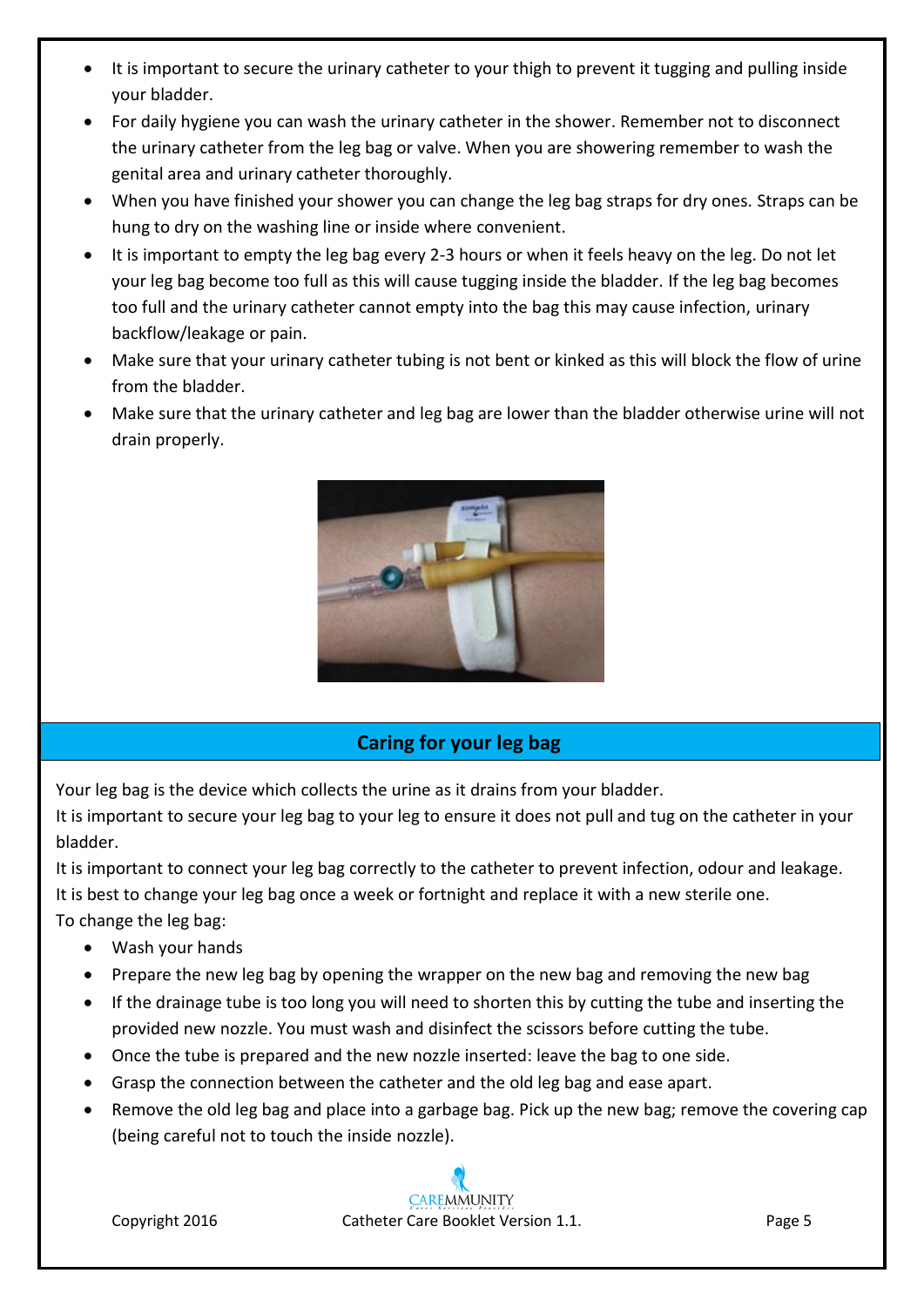- Insert the nozzle of the new bag into the end of the catheter and push firmly together.
- Secure the leg bag to your thigh or lower leg.
- Dispose of all the garbage.
- Wash your hands





# **Caring for your night bag**

When you go to bed at night you may choose to use a night bag. Your night bag is the device than collects the urine overnight. It is bigger than the leg bag and can be washed and reused. The night bag can be changed up to four weekly when it is correctly cared for.

The night bag connects into the bottom of the leg bag when you go to bed and is disconnected in the morning.

At night it is important to:

- Wash your hands
- $\bullet$  Empty the leg bag
- Grasp the end of night bag tube and firmly insert the nozzle of the tube into the bottom of the leg bag.
- Make sure the leg bag outlet tap is left open.
- In the morning it is important to:
	- Wash your hands
	- Close the leg bag outlet tap

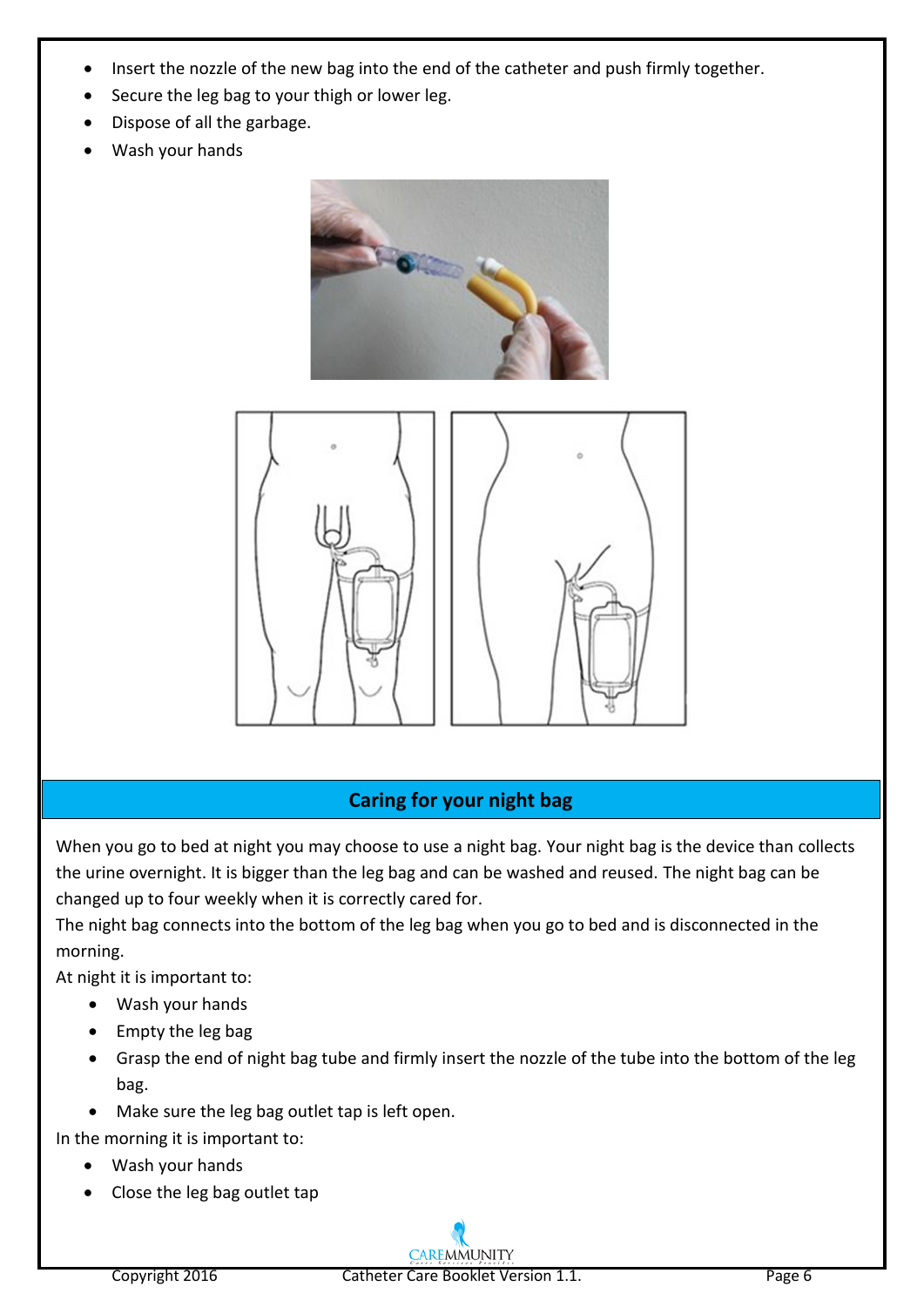- Grasp the end of the night bag tube and disconnect the night bag tube from the leg bag outlet tap.
- Empty the night bag in the toilet
- Follow the instructions below to wash and care for the night bag.

To care for your night bag:

- Wash your hands
- Empty the night bag into the toilet
- Wash inside and out in warm soapy water
- Rinse in clean cold water
- $\bullet$  Rinse again in a mixture of 1:4 vinegar
- Hang over the shower door to dry during the day



# **Urinary Catheter Valves**

Urinary catheter valves are another option to allow the urine to drain. A valve is inserted when your urinary catheter is put into the bladder and can be left until the next urinary catheter change. The person who changes your urinary catheter will put the valve in place.

The valve should be opened whenever you feel the need to empty your bladder. If you wake up at night and want to pass urine then you should go to the toilet and open the valve.

To empty your bladder using the valve:

- Wash your hands
- Open the tap on the valve and drain the urine into the toilet.
- Close the valve
- Wash your hands.

You can also use a night bag with the valve:

- Wash your hands
- Insert the nozzle of the night bag into the end of the tap.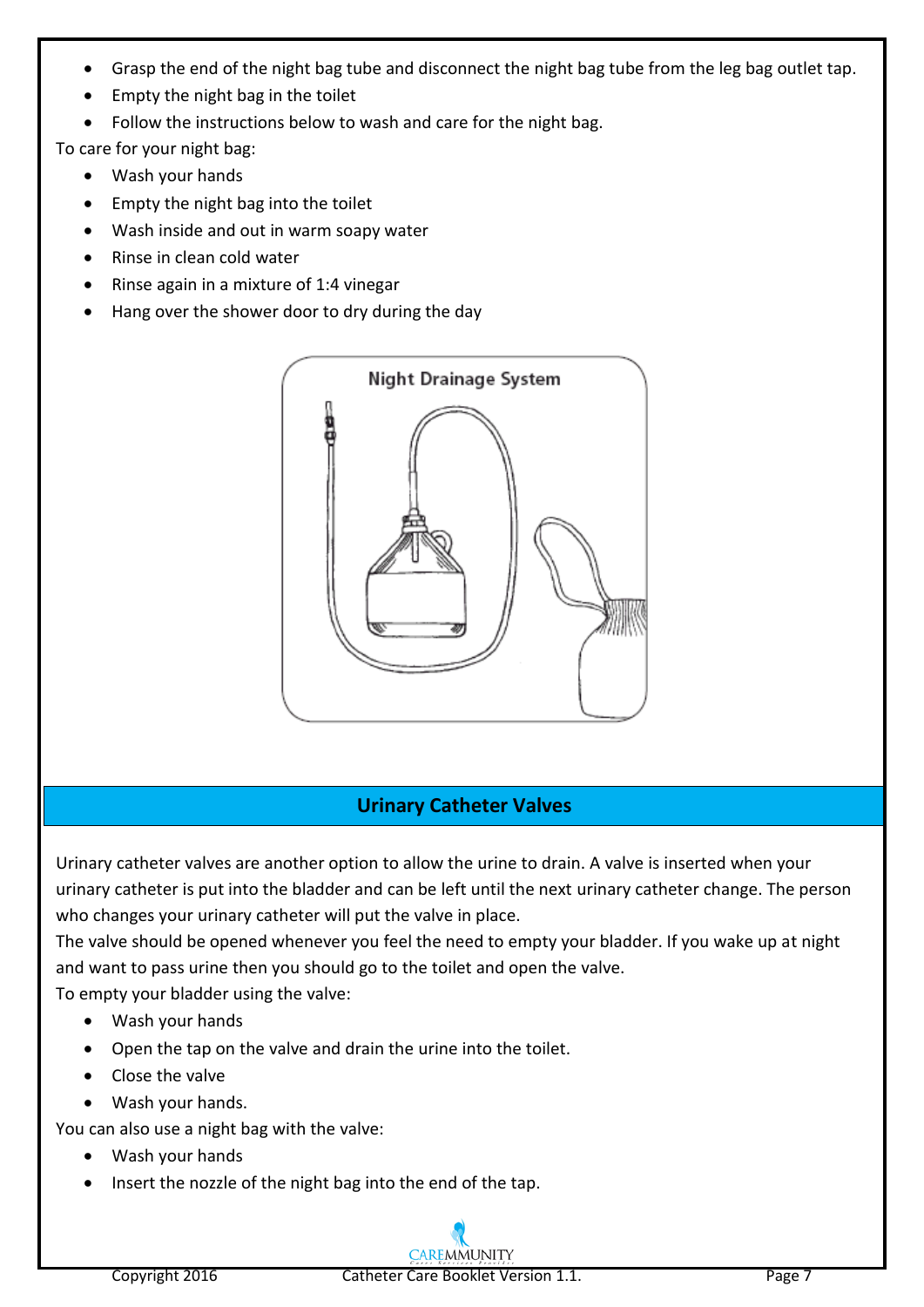- Open the tap
- Wash your hands
- In the morning follow the instructions above on how to clean the night bag

The valve can be kept clean by washing it in the shower every day. Do not remove it from the catheter.

Once you have finished showering the valve and catheter can be dried with a clean towel.



# **Good bowel health**

When you have a urinary catheter in place it is important to make sure you do not become constipated. Some of the things that are important to remember to keep your bowel healthy are:

- Drink sufficient fluids throughout the day to meet your needs. See information below on how much is enough.
- Eat fruit and vegetables every day as recommended by the Heart Foundation (5 vegetables and 2 fruit).
- Eat whole grains to provide bulk and fibre.
- Adopt a good toileting posture to help with bowel evacuation.



Knees higher than hips Lean forward and put elbows on knees Bulge abdomen Straighten spine

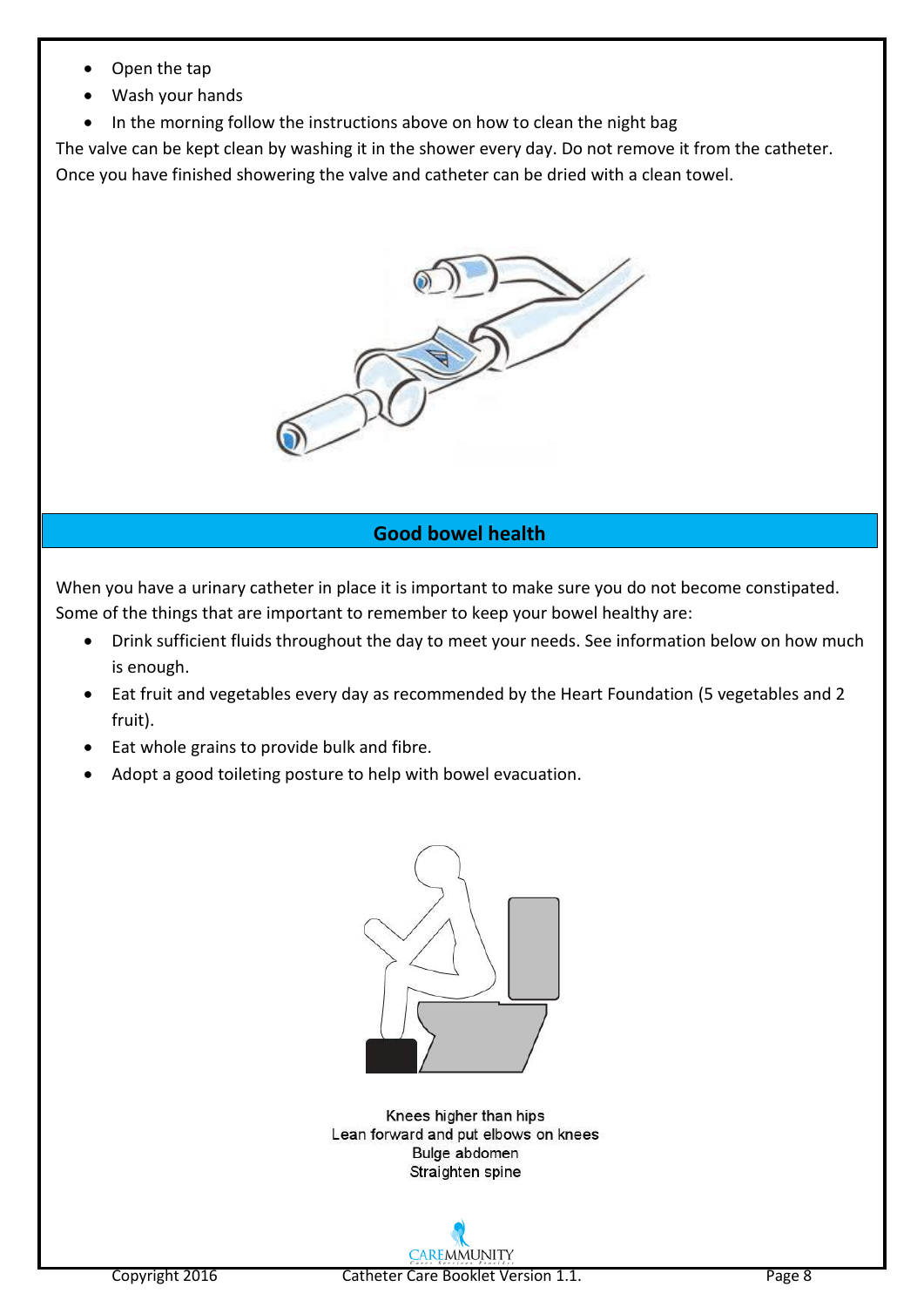# **Good bladder health: Your fluids**

It is important to drink at least 1.5 litres per day however if you have a fluid restriction advised by your Doctor you must not have more than this amount. A mix of fluids with mostly water is healthy. You will find it easier to drink fluids across the day however you do not need more than one glass of fluids at night. The amount of fluids you drink will depend on:

- How active you are
- How hot the weather is
- Your age
- Your general state of health
- The colour of your urine

# **Sexual Health, Body Image and Sense of Self**

Everyone has a strong sense about their body image and how they present to other people. It is often important how others perceive us, how we look or feel and the difference this makes to how we are able to socialise.

When something changes about us our sense of body image changes and we may feel less confident about ourselves.

It is important to understand how to manage the catheter to ensure that it does not smell or leak causing embarrassment and discomfort. By following the tips and advice in this booklet you will be able to minimise any problems. This will help you feel more comfortable and confident about living with your with your catheter.

You may still be sexually active and want to continue this relationship. It is still possible to have sex with an indwelling urinary catheter. By following the following instructions you will remain safe and comfortable. **For males:**

- Prior to commencing sex empty the leg bag and remove the leg straps
- Once an erection has been achieved fold the catheter back along the shaft of the penis and apply a condom
- Once intercourse is completed, remove the condom and dispose of in the garbage
- Wash the catheter and genitals thoroughly. Dry with a clean towel
- Return the catheter and leg bag to their usual position

# **For females:**

- Prior to commencing sex empty the leg bag and remove the leg straps
- Strap the leg bag and catheter to the lower abdomen
- Once intercourse is completed wash the catheter and genitals thoroughly. Dry with a clean towel.
- Return the catheter and leg bag to their usual position

# **For supra-pubic catheters:**

- Prior to commencing sex empty the leg bag and remove the leg straps
- Strap the leg bag and catheter to the lower abdomen
- Once intercourse is completed wash the catheter and genitals thoroughly. Dry with a clean towel.
- Return the catheter and leg bag to their usual position.